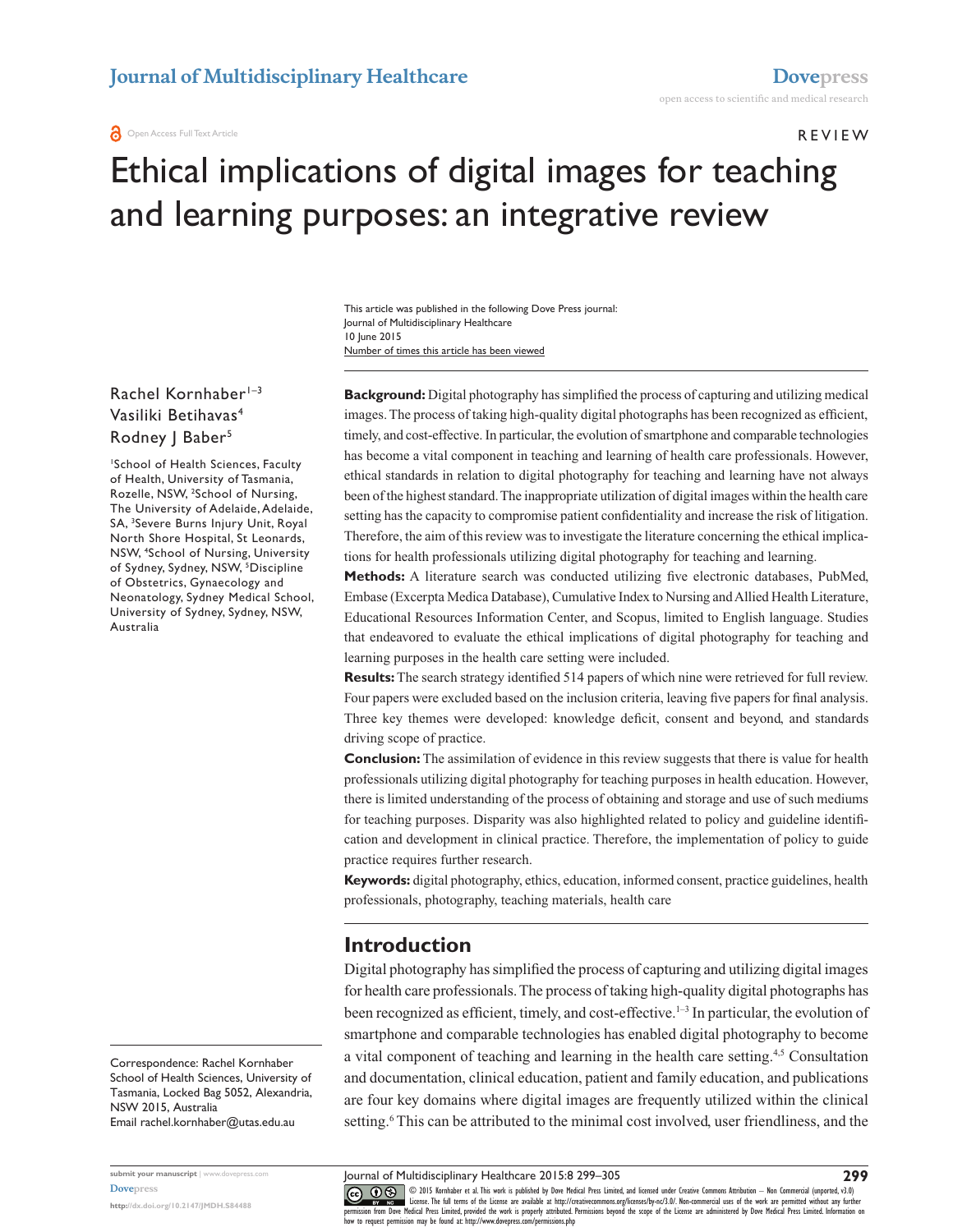ability to produce high-quality images that are easily stored, downloaded, and distributed via a multitude of mediums.<sup>2</sup> However, ethical standards in relation to digital photography for teaching and learning have not always been of the highest standard. The inappropriate utilization of digital images within the health care setting has the capacity to compromise patient confidentiality and increase the risk of litigation.<sup>7</sup> In particular, health care personnel need to consider the ethical implications of digital technology within the health care setting.<sup>8,9</sup> The very simplicity of modern digital photography has resulted, in some cases, in a relaxation of the usually applied guidelines of informed consent.9 An unequal power balance could exist between health care professionals and patients who may feel coerced into consenting to digital photography.10 Taking photographs of at-risk and vulnerable populations requires greater ethical responsibility.11 Ensuring that the patient's identity and privacy is not sacrificed for the reason of ease and convenience is of prime importance. Furthermore, misuse of digital images obtained in clinical settings is becoming an area of concern<sup>10,12</sup> and brings into question and highlights issues surrounding privacy and confidentiality. Consent, when obtained, is often verbal and may not include an explanation conveying photography is not only for treatment-related purposes, but also for education.<sup>9,10,13,14</sup> Consequently, there is a heightened need for guidance in relation to the use of digital photography within the clinical setting where such technology plays an increasingly prominent role.15

The application of digital photography in the clinical setting for the purpose of teaching and learning is poorly reported in the health care literature,<sup>16</sup> and the authors have been unable to identify a single review that investigates digital photography in teaching and learning of health professionals. Therefore, the aim of this integrative review was to investigate the current literature concerning the ethical implications of digital photography for teaching and learning purposes within the health care environment.

#### **Methods**

The framework guiding this integrative review is based on Whittemore and Knafl's<sup>17</sup> five stages: problem identification, literature search, data evaluation, data analysis, and presentation. A systematic search was conducted using PubMed, Embase, Cumulative Index to Nursing and Allied Health Literature, Educational Resources Information Center, and Scopus. The references of all potential papers retrieved were examined to identify any additional papers fulfilling the inclusion criteria that may have been missed by the electronic searching strategy. Boolean connectors were used to combine search terms such as health care, medical, image\*, smartphone\*, digital, photography, ethic\*, informed consent, privacy, confidential, education, guideline\*, policy, teaching, and learning. The search strategy undertaken yielded 514 articles after the duplicates were removed (Figure 1). The inclusion criteria included:

- peer-reviewed reports of original research;
- literature published in the English language within the last 10 years; and
- • exploration of the use of identifiable digital imagery for teaching and learning in the health care setting.

The 10-year range was chosen due to the advancements made in the area of digital photography, imaging, and smartphone technology in the past decade.18,19 Studies that examined histopathology specimens were excluded as these are unidentified specimens. Although integrative reviews allow the use of theoretical pieces, review articles, commentaries, editorials, gray literature, and narrative opinion, $17$  they were excluded. These abstracts were read by all authors (RK, VB,



**Figure 1** Flow diagram: literature review.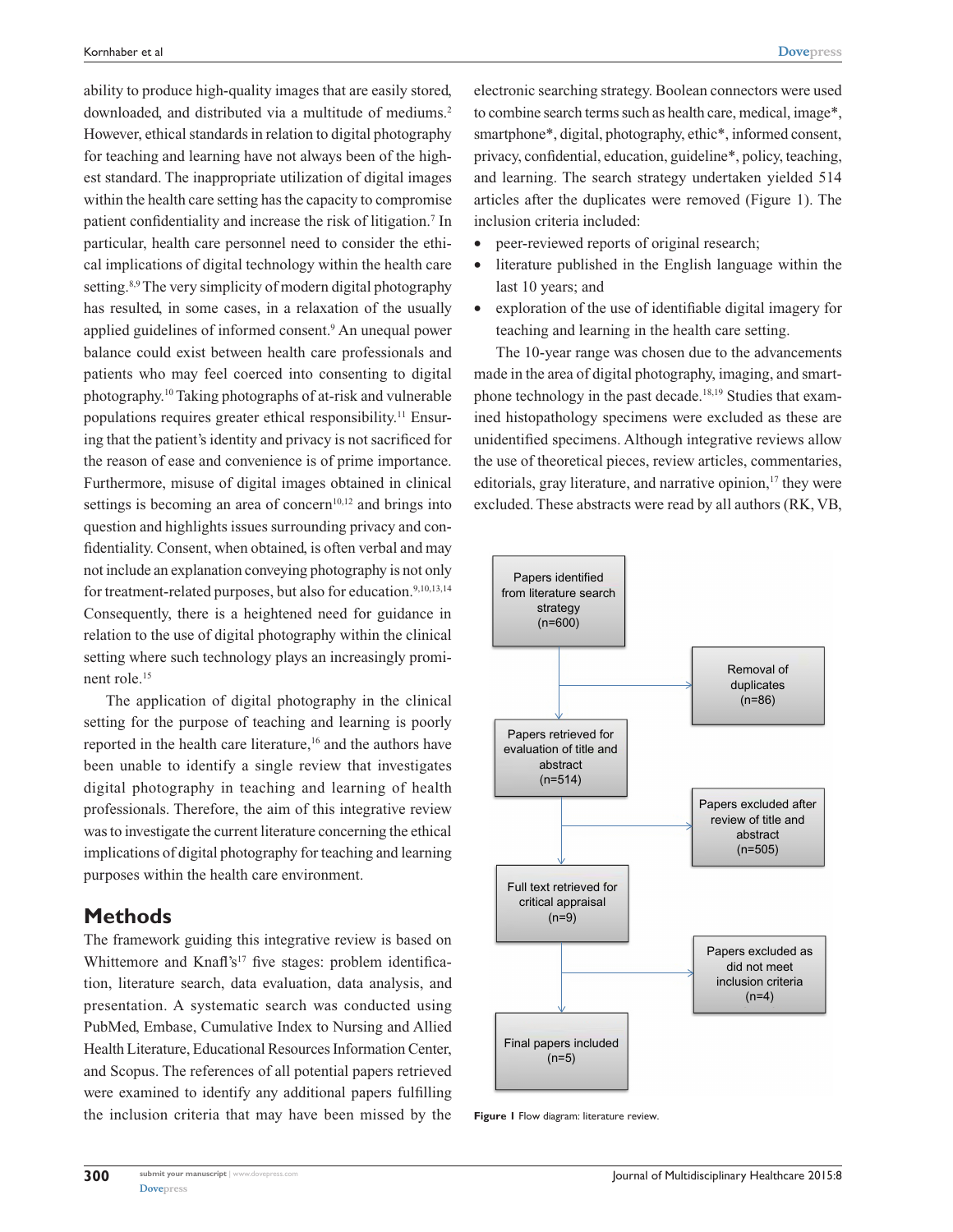and RB) based on inclusion/exclusion criteria, yielding nine studies. Reading the full text of these studies resulted in the exclusion of four more articles as they did not meet the inclusion criteria, resulting in five studies deemed appropriate for inclusion in the review (Table 1). Any discrepancies experienced were resolved by active discussion until consensus was attained by all the parties. Findings were compiled and then arranged to identify themes and relationships.

# **Results**

#### Study characteristics

This integrative review incorporated the key aspects of ethical implications of utilizing digital photography in the clinical setting for purposes of teaching and learning. Of the included studies, there were 678 participants collectively. The research was conducted within Australia and the UK. The respondents within the selected studies incorporate primarily nursing and medical professionals. The domains of the clinical practice settings included plastic surgery, dermatology, emergency medicine, and surgical/medical wards. All included studies were surveys/questionnaires with a response rate ranging from 22.6% to 78%. The studies reported the use of digital photography/imaging in the clinical setting for the purpose of teaching and learning, including the issues of consent and utilization of technology. Surprisingly, out of the five studies, only one reported policies/guidelines in relation to digital photography in their results.<sup>20</sup> The five studies were synthesized, and their findings categorized into three themes: knowledge deficit, consent and beyond, and standards driving scope of practice.

# Knowledge deficit

Of significance was the notion of a deficit in knowledge pertaining to medical staff. It was clearly identified that having a poor understanding of the process of consent when capturing digital images and a lack of familiarity with the available policies had implications for ethical compliance and the potential for patient identification and harm.

Burns and Belton<sup>10</sup> highlighted that ethical compliance may potentially be compromised when there is a deficit in comprehension and understanding. A knowledge deficit may lead to inappropriate and unsafe practice(s) in the clinical area, placing the patient at further risk of harm by compromising his/her privacy and identity.<sup>6</sup> A knowledge deficit also renders health care professional at risk of breaching ethical standards and guidelines within their institutions, a finding reported by both Burns and Belton<sup>10</sup> and Taylor et al.<sup>2</sup> This demonstrates the need for educational workshops and further

training within the clinical setting. An excerpt from an interview with a participant from the study of Burns and Belton $10$ clearly indicates a lack of awareness surrounding digital photography and the necessary process one must follow to comply with an ethical standard:

…everyone has phones that can take photos these days… but I was like 'ahh'… Where do you put that information?… I do not fancy having it sitting around on a hard drive I have no control over.

Hubbard et al<sup>1</sup> identified that dermatological trainees sought consent from consultants when taking digital images of patients, rather than obtaining consent from patients themselves. This raises questions and concerns around their understanding and perception of ethical process of digital photography. It is critical for clinicians to be aware of policies and guidelines concerning the process of digital photography, the ethical implications, and the potential for harm. To highlight this point, Hubbard et al,<sup>1</sup> found that  $33.6\%$ of respondents were not aware of any available guidelines on the process of digital photography in their clinical area. Subsequently, despite a small number of facilities conducting an annual training program describing a protocol for obtaining, storing, and consenting digital images, Bhangoo et  $al<sup>20</sup>$ found that these sessions were predominately attended by senior nursing staff with poor attendance by medical staff. This is surprising and concerning considering that most digital images of patients are taken by medical staff.

## Consent and beyond

There remains an inadequacy of health care facilities to develop and implement policies and guidelines relevant to digital photography. Consequently, this has resulted in a disparity that currently exists between the taking of digital photographs for use in teaching and learning and the obtaining of informed patient consent for this specified purpose. However, agencies' guidelines such as the General Medical Council guidelines "Making and Using Visual and Audio Recordings of Patients in the United Kingdom"21 and acts such as the Health Insurance Portability and Accountability Act (HIPAA)<sup>6</sup> provide clear guidance on when consent should be obtained and how it should be recorded and also address the taking of photographs for educational reasons, although this was not reflected in the studies included in this review.

Taylor et al<sup>2</sup> identified that 25 of the 30 respondents in their study acquired digital images for the purpose of teaching and learning. Of the 25 respondents, ten always gained consent with two rarely and one never. The most common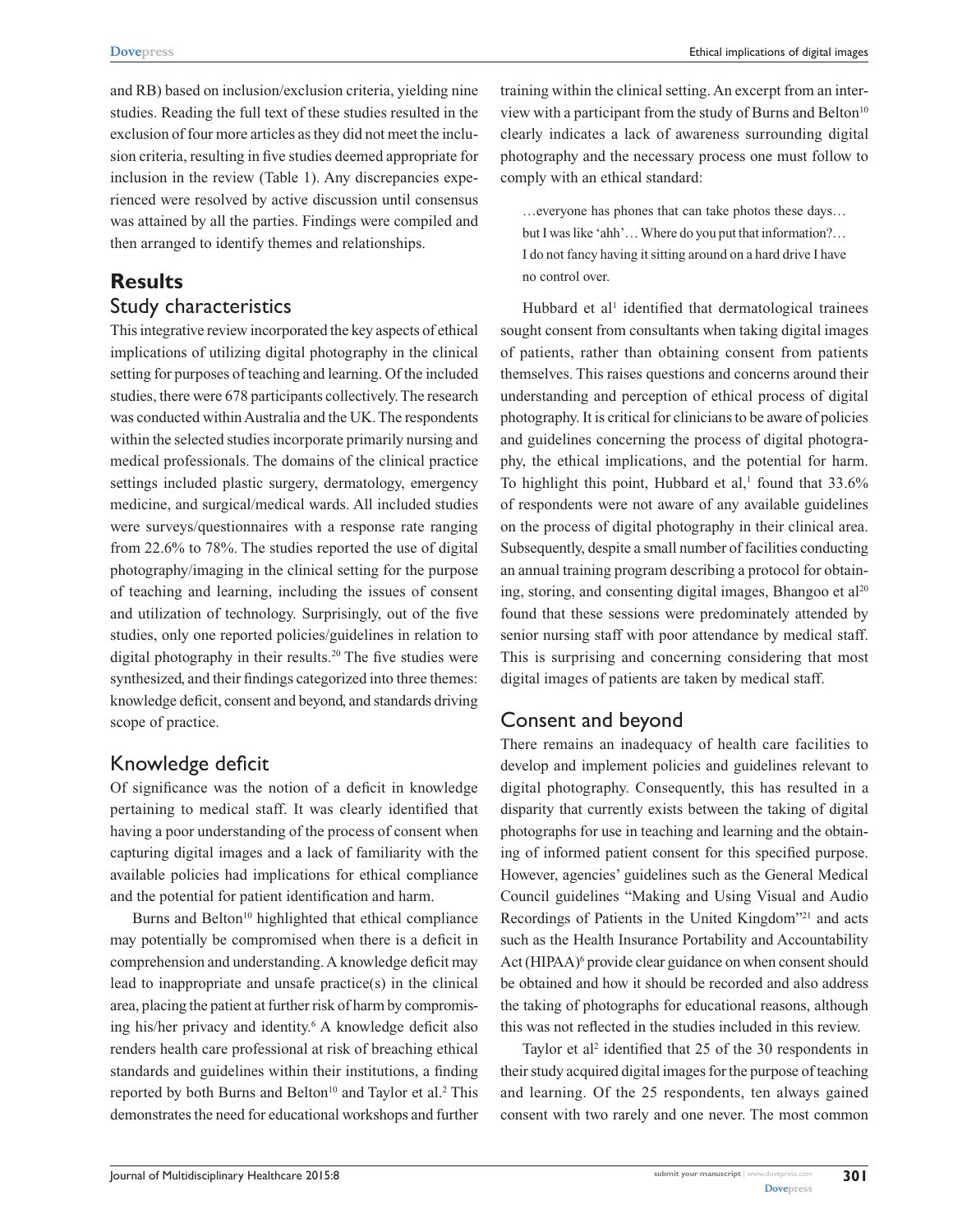|                                                                           | Table 1 Summary of included studies for the integrative review                                                                                |                                                                                                                                                                                                       |                                                                                                                                                                                                           |                                                                                                                                                                                                                                                                    |                                                                                                                                                                                                                                                                                                                                                                                                                                                                                                                                                                                                                     |
|---------------------------------------------------------------------------|-----------------------------------------------------------------------------------------------------------------------------------------------|-------------------------------------------------------------------------------------------------------------------------------------------------------------------------------------------------------|-----------------------------------------------------------------------------------------------------------------------------------------------------------------------------------------------------------|--------------------------------------------------------------------------------------------------------------------------------------------------------------------------------------------------------------------------------------------------------------------|---------------------------------------------------------------------------------------------------------------------------------------------------------------------------------------------------------------------------------------------------------------------------------------------------------------------------------------------------------------------------------------------------------------------------------------------------------------------------------------------------------------------------------------------------------------------------------------------------------------------|
| Author/s, year<br>(country)                                               | Purpose                                                                                                                                       | Data collection                                                                                                                                                                                       | Methods of analysis                                                                                                                                                                                       | Sample and study<br>population                                                                                                                                                                                                                                     | Reported outcomes                                                                                                                                                                                                                                                                                                                                                                                                                                                                                                                                                                                                   |
| Henry, 2005<br>Maconochie,<br>Batrick, and<br>Bhangoo,<br>$(UK)^{20}$     | written policy for the use<br>To identify if EDs have a<br>of clinical photography                                                            | Questionnaire                                                                                                                                                                                         | Statistical analysis not<br>reported                                                                                                                                                                      | registrars, and senior nursing<br>rate); consultants, specialist<br>N=117 (78% response<br>staff                                                                                                                                                                   | consent documented in the notes and 43/53 had verbal consent<br>teaching and learning; 17 had a specific consent form and three<br>four EDs used images for teaching purposes, and of these four,<br>36% of EDs reported having a policy. Of those with a policy,<br>63% of EDs reported not having a policy with 53 EDs using<br>images for teaching purposes; only 10/53 EDs had written<br>only two had written policies addressing digital images for<br>had a written consent in the notes                                                                                                                     |
| Belton, 2013<br>(Australia) <sup>10</sup><br>Burns and                    | To explore the widespread<br>use of medical photography<br>and its ethical and legal<br>in a tertiary hospital<br>implications                | Validated questionnaire<br>(two) and interviews<br>containing 13 open-<br>ended questions                                                                                                             | topics (thematic analysis)<br>and literature-generated<br>Descriptive statistics                                                                                                                          | N=167 (22.6% response rate);<br>interviews N=8; doctors<br>and nurses                                                                                                                                                                                              | took photos for teaching/education; verbal consent was the most<br>consent. 81.2% used hospital cameras, 7.5% personal cameras,<br>Education was the main reason for taking photographs; 51.2%<br>frequent mode of consent; and 38.2% disclosed not obtaining<br>and the remainder of participants personal smartphones                                                                                                                                                                                                                                                                                             |
| and Walker,<br>2009 (UK)<br>Goddard,<br>Hubbard,                          | To determine the use<br>British Association of<br>of digital cameras by<br>the members of the<br>Dermatologists                               | survey via direct link<br>Anonymous online                                                                                                                                                            | Descriptive statistics                                                                                                                                                                                    | 16 non-consultant career grades,<br>and four research/clinical fellows<br>N=339 members of the British<br>Association of Dermatologists<br>239 consultants, 71 registrars,<br>eight general practitioners,<br>one hospital practitioner,<br>(37.6% response rate); | illustrator consent form and 15.3% used an alternative consent<br>63% respondents used a digital camera of which 7.4% did<br>form. The most common use of a digital image for which<br>documented in patient's notes; and 42.3% used a medical<br>not obtain consent; 34.9% obtained verbal consent and<br>consent was obtained was for teaching purposes                                                                                                                                                                                                                                                           |
| 2013 (Australia) <sup>9</sup><br>McMeniman,<br>and Parker,<br>Kunde,      | clinical practice and the<br>dermatology trainees<br>procedures followed<br>photography in their<br>To determine how<br>are utilizing digital | Online survey platform<br><b>SurveyMonkey</b>                                                                                                                                                         | Descriptive statistics                                                                                                                                                                                    | N=13 (65% response rate)<br>dermatological registrars                                                                                                                                                                                                              | only two respondents claiming that they routinely documented<br>of the third party with whom their image was to be shared; six<br>digital photography for teaching purposes; 62% of respondents<br>respondents inconsistently informed their patient; and verbal<br>respondents routinely disclosed to their patients the identity<br>consent for photography was common in 92% of cases, with<br>smartphone for taking digital images; seven respondents use<br>All the respondents reported using their own personal<br>used their digital camera in consultation; only seven<br>having obtained consent verbally |
| Foster, Dunkin,<br>and Fitzgerald,<br>$2008$ (UK) <sup>2</sup><br>Taylor, | photography among<br>prevalence of digital<br>To investigate the<br>plastic surgeons                                                          | guidelines set out by the<br>Illustrators; to heighten<br><b>UK</b> Institute of Medical<br>were themed grouped<br>cohesion, questions<br>Questionnaire was<br>designed using the<br>and closed ended | to unnecessary questions<br>with an even number of<br>were on adjectival scale<br>possibilities; and survey<br>participants responding<br>statistics; responses<br>mapped to prevent<br>Using descriptive | at three plastic surgical units in<br>N=42 plastic surgeons residing<br>the UK (70% response rate)                                                                                                                                                                 | eight usually documented consent in patient's notes; nine of the<br>25 out of 30 surgeons took photographs for teaching purposes<br>surgeons stated that the consent was usually obtained verbally;<br>of which 10 always gained consent for the purpose of teaching,<br>30 usually informed the patient of hiss/her right to withdraw<br>12 usually did, two rarely did, and one never did. Seventeen<br>consent; and 30 surgeons out of 42 took photographs using<br>their own cameras                                                                                                                            |
|                                                                           | Abbreviation: ED, emergency department.                                                                                                       |                                                                                                                                                                                                       |                                                                                                                                                                                                           |                                                                                                                                                                                                                                                                    |                                                                                                                                                                                                                                                                                                                                                                                                                                                                                                                                                                                                                     |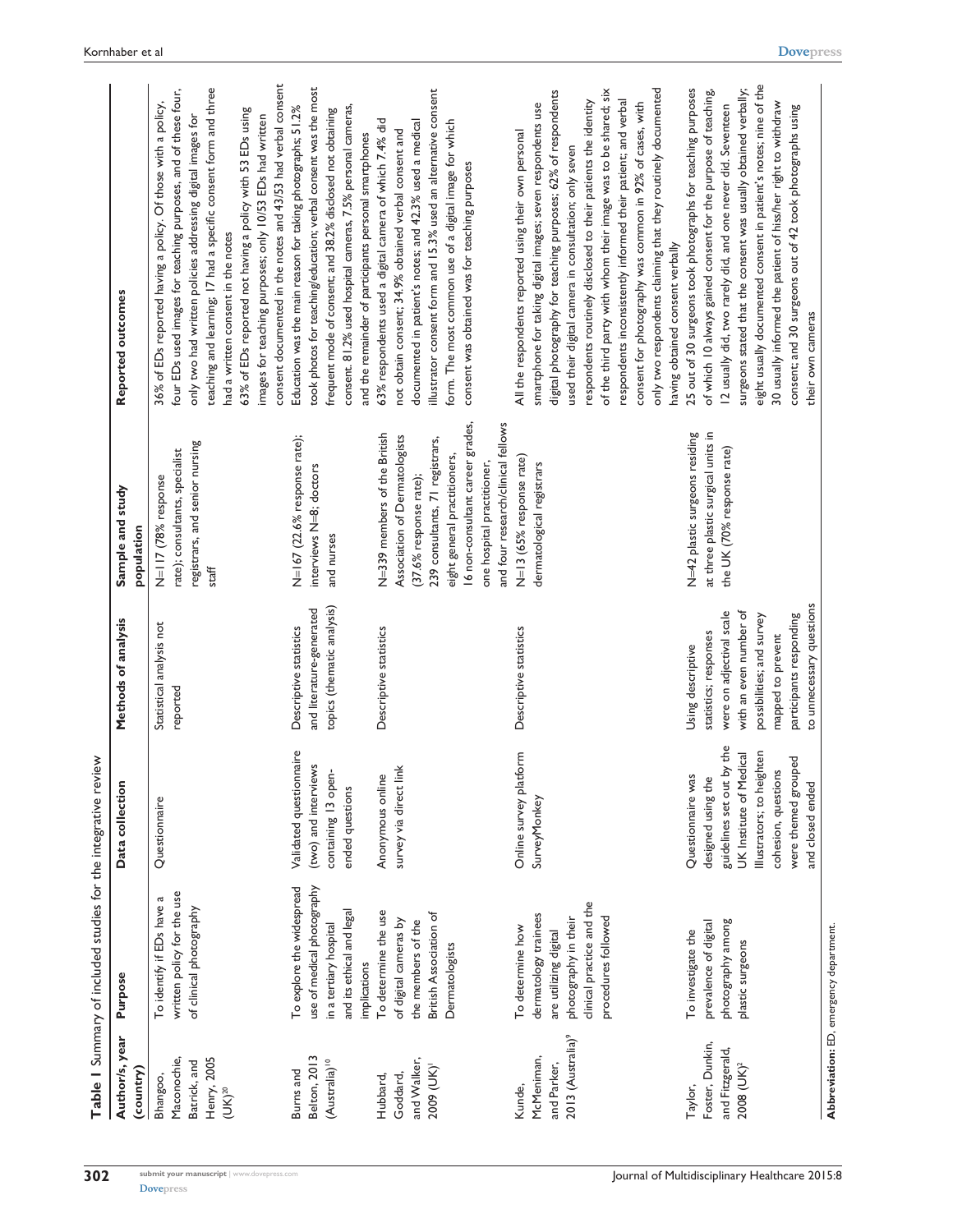form of consent was verbal. Similarly, Burns and Belton $10$ found that 24 of 41 health care professionals reported verbal consent as the preferred method. This is problematic as there remains no data trail or evidence that the consent was sought or that the consent was obtained for the use of the images for purposes other than treatment, including teaching and learning. These concerns are echoed by a participant from Burns and Belton $10$  study stating:

I don't think people put significant enough emphasis on the consent process. I have often told people you know "make sure you have got consent" and they will go "oh yeah, yeah", but it's just for education.

This quote clearly emphasizes the lack of awareness concerning consent and the ethical implications of using the digital photography for educational purposes. Furthermore, the absence of consent was similarly identified by Hubbard et al<sup>1</sup> who reported that 7.4% of respondents who used a digital camera to gain images for teaching and learning did so without consent. Kunde et al<sup>9</sup> revealed that only 54% of their respondents reported that they regularly informed the patients of any third parties who may potentially view their image. While it may not always be possible for health care professionals to be specific about such viewing in a clinical setting, it remains important that we differentiate between the clinical and educational settings.

Patients routinely consent to the use of digital images for treatment purposes. However, the philosophy of obtaining written valid informed consent, prior to the acquisition of digital images for educational purpose, seems lacking. Taylor et al<sup>2</sup> also emphasized the need for staff to inform patients that their consent may be withdrawn at any time, prior to images entering the public domain where they are irretrievable. However, withdrawing consent for the images regardless of the purpose of their acquisition may be a redundant notion given the speed of which data can be transferred and may well need to be addressed with the patient and their family.

## Standards driving scope of practice

It is apparent from this review that within the clinical area, discrepancies exist around the availability of policies and guidelines related to digital photography. Of those policies that are available, the awareness of their existence by health care professionals appears to range from limited to 0, posing concerns that they may not comply with these guidelines.

Given that the utilization of digital photography was for the purpose of teaching and learning across all the five included studies, it is essential that policymakers, health care practitioners, and administrators become familiar with ethical regulations and guidelines related to digital images.10 This is clearly highlighted in Bhangoo et al's<sup>20</sup> findings that only 36% of emergency departments had a written policy pertaining to the taking of images, and of those, only two departments had a written policy specifically focused on photography in clinical and educational settings. To further highlight this issue, Taylor et al<sup>2</sup> found that of the 25 surgeons in their study who took images for the purposes of teaching and learning, 17 took no extra measures to protect the anonymity of their patient.

Conversely, Hubbard et al<sup>1</sup> did identify that in total 181 (53.3%) respondents were aware of guidelines for digital photography, although 40 (11.8%) stated that there were none and 114 (33.6%) did not know whether there were any guidelines. This raises ethical concerns as there appears to be considerable variation in the specific guidance provided for the use of digital photography. It is also clear that health care professionals are partaking in the process of digital photography without recognizing the existence of policies and guidelines that guide safe practice, ensuring the patient's privacy is protected and no harm is perpetrated.

Despite Taylor et al's<sup>2</sup> study emphasizing the importance of health professionals being aware of guidelines pertaining to digital photography, Burns and Belton<sup>10</sup> study illustrates that noncompliance in the domain of obtaining consent for digital photography was widespread. Hence, it is evident that accessible, well-publicized policies and guidelines need to be developed to guide and safeguard those practicing digital photography within health care setting as well as the patients being photographed.<sup>20</sup>

# **Discussion**

The authors have explored ethical considerations associated with the use of digital photography for teaching and learning purposes in the health care environment. Considering the fundamental importance that is directed toward ethics, informed consent, and patients' privacy, there are surprisingly few published studies exploring this domain.

## Implications for practice

This review has identified several areas of concern. There is a lack of appropriate ethical guidelines to govern the use of digital photography for clinical education. We found that even when guidelines were available as demonstrated with the General Medical Council's "Making and Using Visual and Audio Recordings of Patients"21 in the UK and the HIPAA in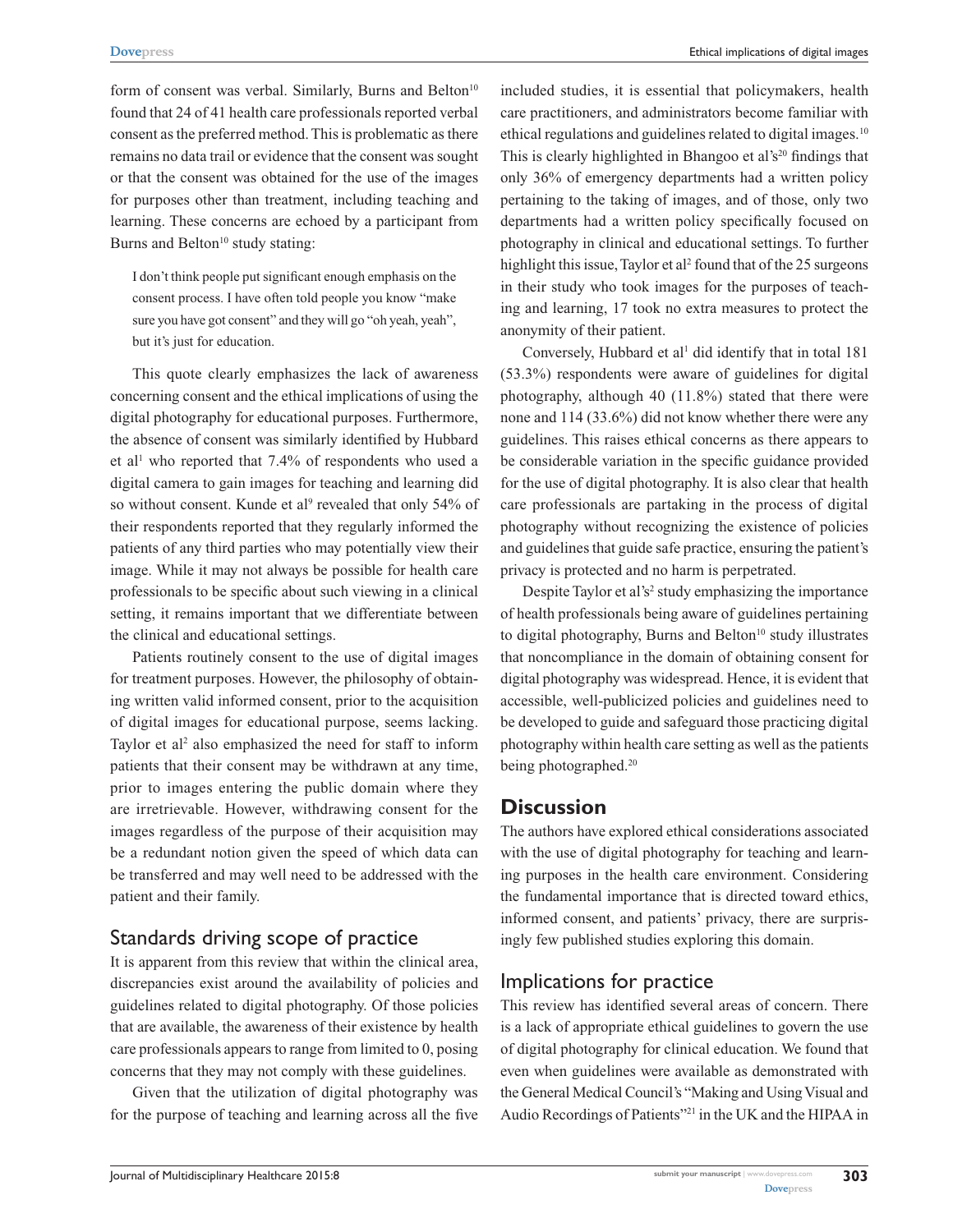the US,<sup>6</sup> health care personnel were either unaware of their existence or loath to follow them. To compound this, the definition of Protected Health Information under HIPAA, although only relevant to the US, is very broad and generalized and therefore does not specifically address the use of full facial images and images that could potentially reveal the identity of the patient.<sup>22</sup> However, the studies reviewed revealed that when consent was obtained, it was commonly verbal, seemingly rarely informed, and often omitted reference to digital photographs being used for teaching and learning purposes. Finally, we found that those taking digital photographs had neither common understanding of how these photographs were to be stored securely nor with whom such images might be ethically shared.

While digital photography has become a simple, useful, and readily available tool to assist in diagnosis, it is becoming increasingly used by clinicians in areas including wound management as it provides an accurate and objective method of assessment and assists in with monitoring the progress of treatment. However, the use of such photographs for other purposes raises significant ethical questions,<sup>23</sup> although we do not wish to obstruct the proper use of such images and strongly believe that the following steps should be undertaken to improve ethical practices and protect patients and clinicians:

- 1) Professional bodies should develop guidelines to assist in the acquisition and use of digital photographs for health education purposes.
- 2) Training programs should then be developed to raise awareness of these guidelines and local institutional policies to raise awareness and promote ethical conduct.
- 3) Appropriate consent is critical to the management of digital photographs. Consent should be informed, written, and obtained prior to any procedure and should include full disclosure of how images are to be taken, stored, and de-identified and how they are to be used and which audiences are likely to view them.

Appropriately acquired consent will protect both patients and staff from ethical dilemmas surrounding the use of digital photography within the domain of teaching and learning. In order to comply with ethical standards in the face of everchanging technology, the need for auditing of health care facilities on their practices around digital photography is critical and may shed light on the frequency and use of digital photography and the presence of policies and guidelines that reflect the current technological climate.

Emerging smartphone technology may provide some solutions in the management of digital images. Health care

institutions globally have been incorporating the use of smartphone technology into their daily practice.<sup>6</sup> For example, apps such as PicSafe® and Epic Haiku (Epic Systems Corporation, Verona, WI, USA) allow clinicians to consolidate the consent, capture and means to retain the image within a single program<sup>10</sup> and allows for integration into the medical record. Apps such as these may also be a critical tool for those who deliver education to clinicians and could be incorporated into existing policies and guidelines. However, it is essential that any policy or guideline must reflect and comply with the existing legislation. This has become increasingly difficult as technology is far outpacing legislative and legal systems.<sup>6</sup>As such, this has resulted in some health care institutions deeming smartphone cameras as a significant ethical dilemma for patient privacy, resulting in the development and implementation of smartphone policies.<sup>6</sup> Therefore, the development of policies and guidelines in accordance with the relevant legislation is warranted.

#### Limitations and strength of evidence

Strengths of this review include the use of three independent reviewers during the selection and extraction stages. No assumptions were made when methodology was unclear, which further strengthened the review process. Similarly, the development of logic tables and a search strategy across five major relevant databases, including the educational resources information database (Educational Resources Information Center), offer reassurance that the review is both rigorous and comprehensive.

This review is limited by the small number of original papers that were identified for evaluation. All papers included in this review were questionnaires, which may limit the strength of the findings. However, given the methodological complexities of evaluating issues as ethical implications, surveys can still offer useful and practical evidence that has the potential to guide policy and for guideline development. As the majority of studies in this review involved voluntary participation in questionnaires, there is potential for bias within the results. Likewise, small sample sizes and self-reporting may also impact data quality and the strength of our results. Finally, this review incorporates studies from Australia and the UK and as such may be perceived as limiting for it does not reflect a global perspective.

Despite the fact that the database search was extensive and inclusive, it was limited to only English language publications over the past 10 years and we did not review the gray literature, and therefore, may have overlooked some relevant studies.